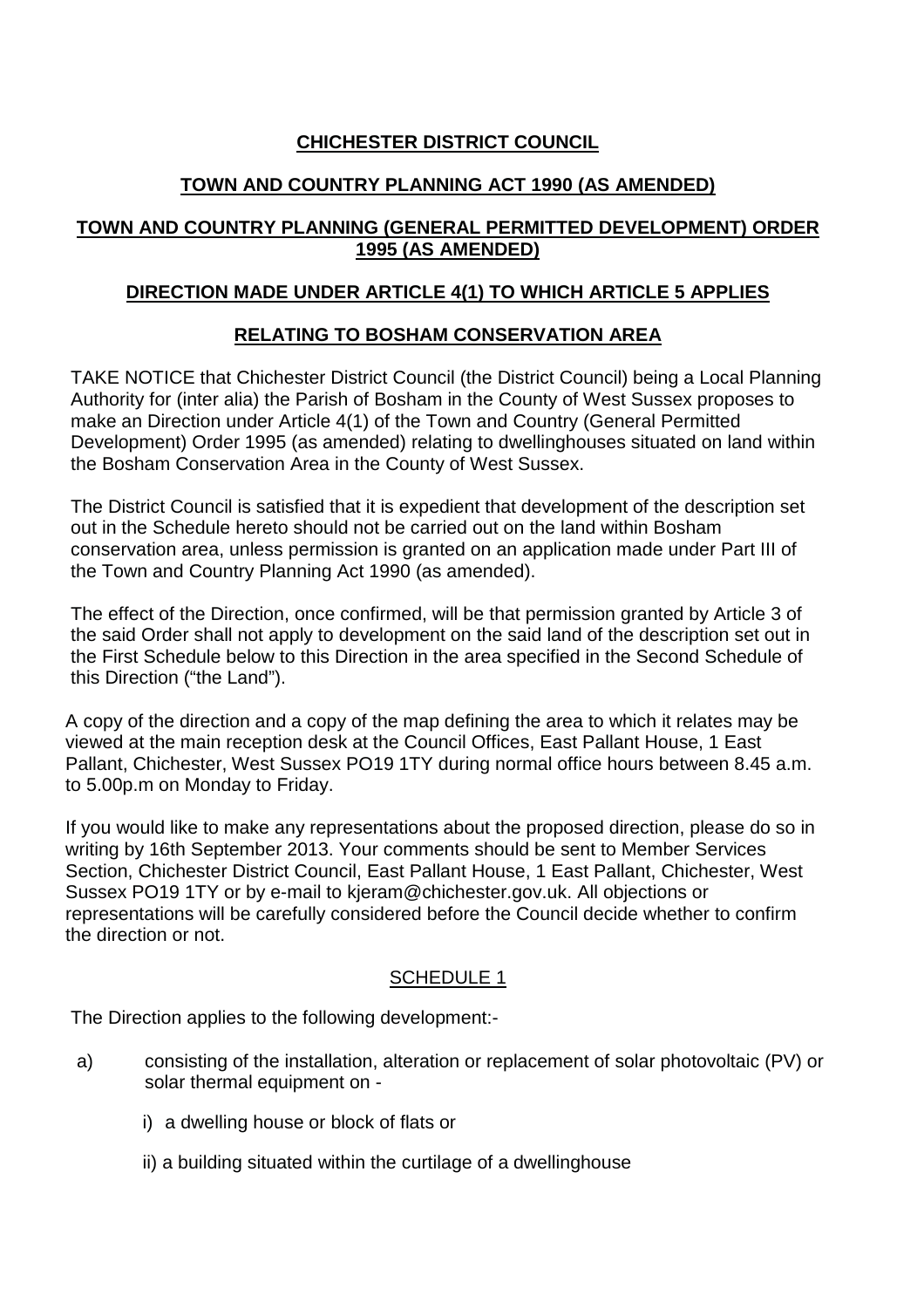where the part of the building on which the equipment is located fronts a relevant location being development comprised within Class A, Part 40 of Schedule 2 to the said Order and not being development comprised within any other Class

Note: Under Article 6(10) "relevant location" means a highway, open space or waterway.

### SCHEDULE 2

All dwellinghouses situated within the Bosham Conservation Area shown edged with a thick black line on the attached Plan.

Dated this 15th day of August 2013.

East Pallant House, 1 East Pallant. Chichester, West Sussex PO19 1TY. **SIGNED** 

 $\ldots$ Principal Solicitor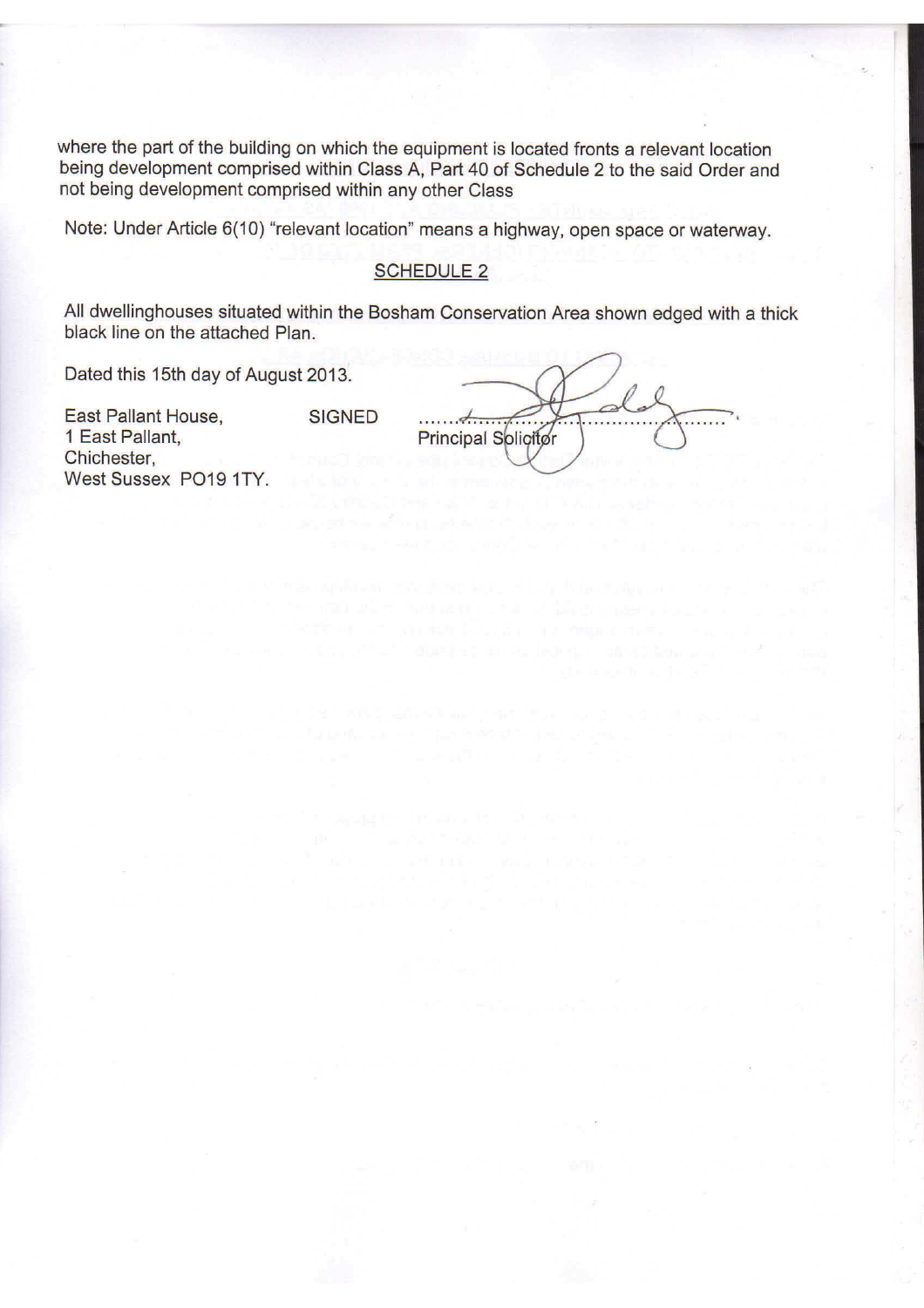

# **Bosham Conservation Area**

Direction under Article 4 of the Town and Country (general Permitted<br>Development) Order 1995 (as amended)

## Legend

Article 4 Direction

Extent

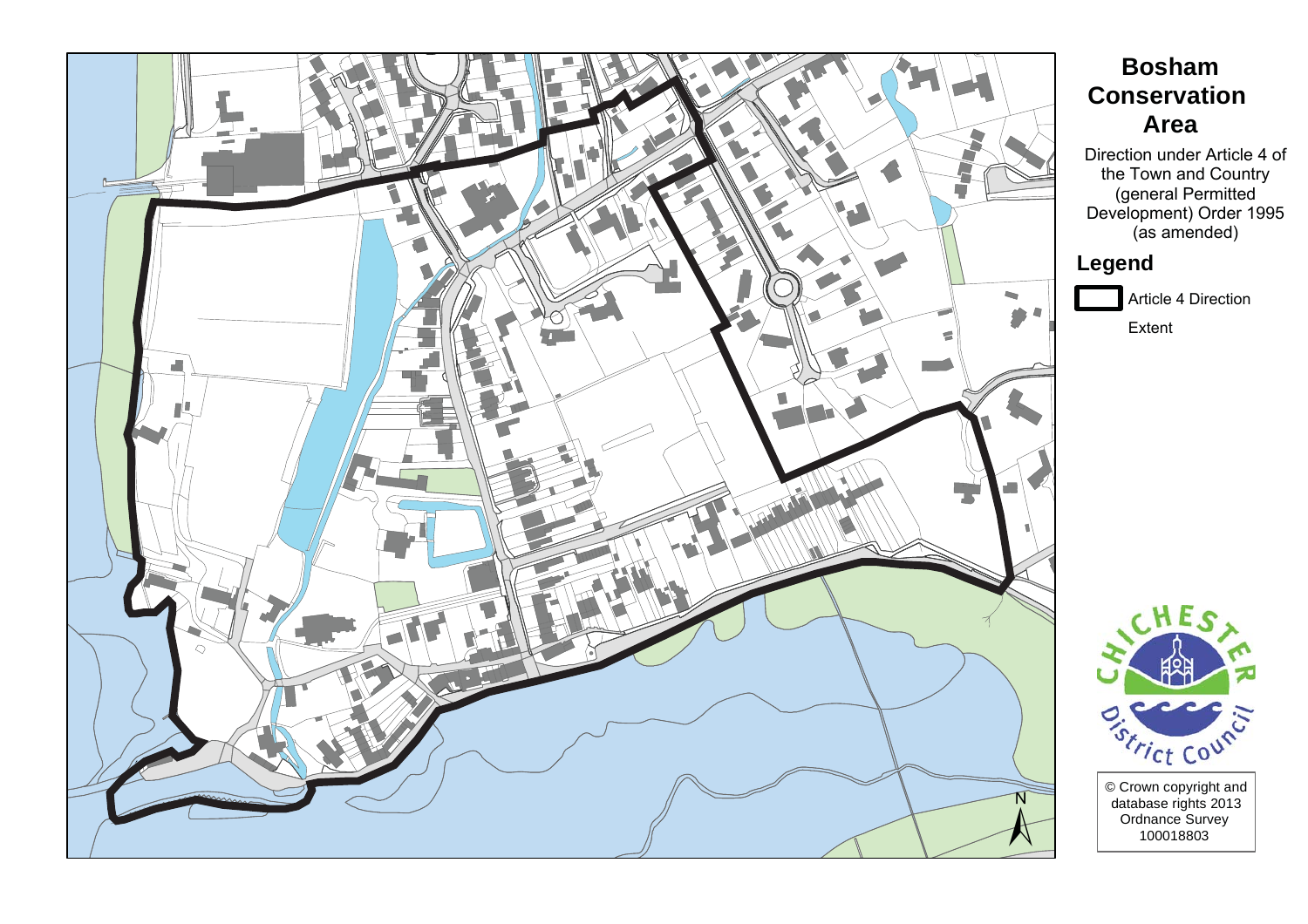### TOWN AND COUNTRY PLANNING (GENERAL PERMITTED DEVELOPMENT) ORDER 1995 (AS AMENDED)

### DIRECTION MADE UNDER ARTICLE 4(1) TO WHICH ARTICLE 5 APPLIES

### **RELATING TO BOSHAM CONSERVATION AREA**

WHEREAS the Chichester District Council being the appropriate Local Planning Authority within the meaning of Article 4(4) of the Town and Country Planning (General Permitted Development) Order 1995 (as amended), is satisfied that it is expedient that development of the description set out in the Schedule hereto should not be carried out on the land within Bosham Conservation Area shown edged with a thick black line on the attached plan, unless permission therefore is granted on an application made under Part III of the Town and Country Planning Act 1990 (as amended)

NOW THEREFORE the said Council in pursuance of the powers conferred upon it by Article 4(1) of the Town and Country Planning (General Permitted Development) Order 1995 hereby direct that the permission granted by Article 3 of the said Order shall not apply to development on the said land of the description set out in the First Schedule below to this Direction in the area specified in the Second Schedule to this Direction ("the land").

### **FIRST SCHEDULE**

Consisting of the installation, alteration or replacement of solar photovoltaic (PV) or solar thermal equipment on -

- i) a dwelling house or block of flats or
- ii) a building situated within the curtilage of a dwellinghouse

where the part of the building on which the equipment is to be located fronts a relevant location being development comprised within Class A, Part 40 of Schedule 2 to the said Order and not being development comprised within any other Class

Note Under Article 6(10) "relevant location" means a highway, open space or waterway.

#### **SECOND SCHEDULE**

All dwellinghouses situated within the Bosham Conservation Area.

DATED this 12th day of August 2013

THE COMMON SEAL of the CHICHESTER **DISTRICT COUNCIL was hereunto** affixed in the presence of

Authorised Signatory